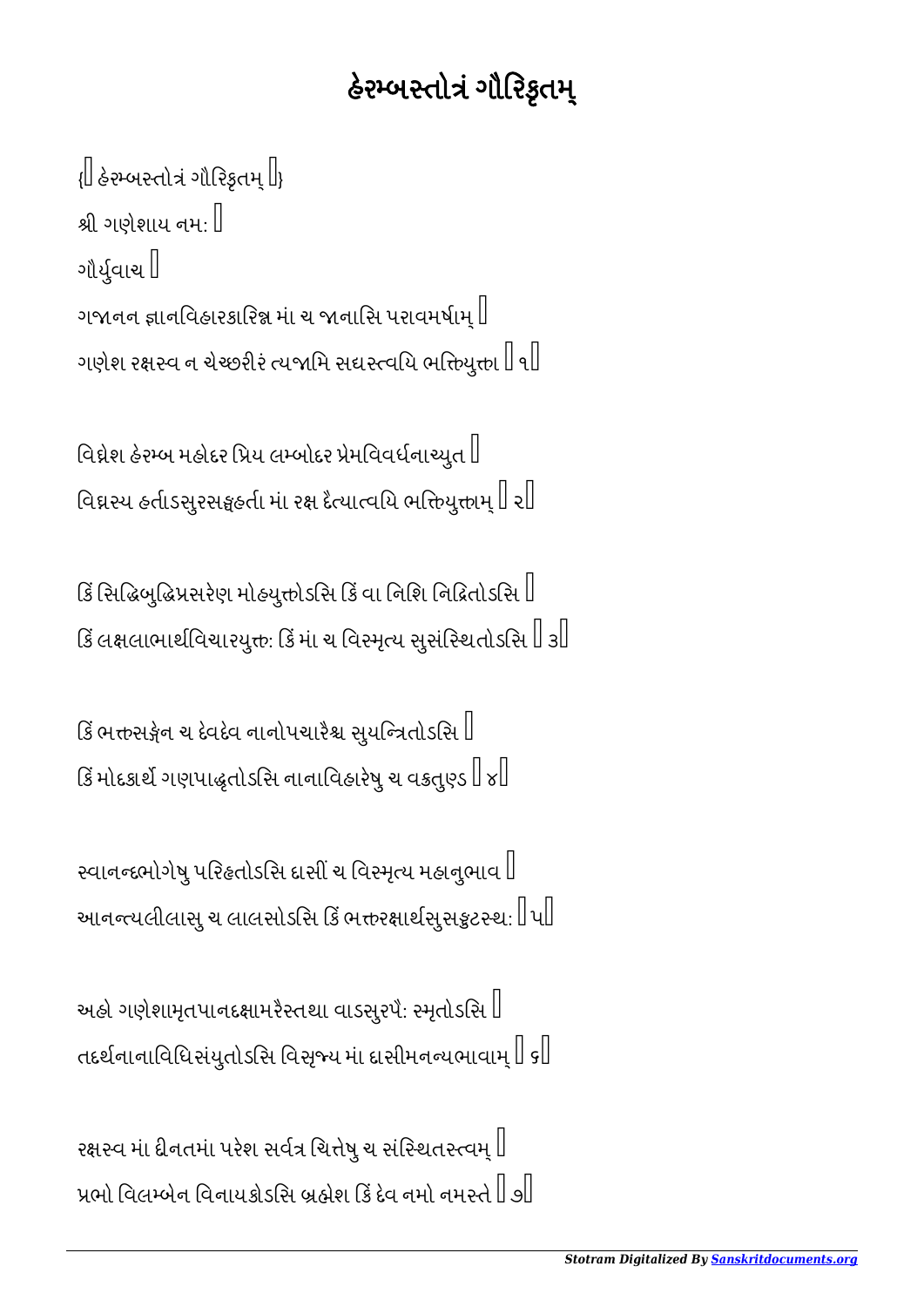ભત્તાભિમાનીતિ ચ નામ મુખ્યં વેદે ત્વભાવાન્ નહિ ચેન્મહાત્મન્ $\parallel$ આગત્ય હત્વાડદિતિજં સુરેશ માં રક્ષ દાસી હદિ પાદનિષ્ઠામ્ $\parallel \! \! \! \perp \! \! \! \! \! \perp$ 

અહો ન દૂરં તવ કિઝ્ચિદેવ કથં ન બુદ્ધીશ સમાગતોડસિ $\mathbin\Vert$ સુચિન્ત્યદેવ પ્રજહામિ દેહં યશ: કરિષ્યે વિપરીતમેવમ્ $\mathbb I$  ૯ $\mathbb I$ 

રક્ષ રક્ષ દયાસિન્ધોડપરાધાન્મે ક્ષમસ્વ ચ $\mathbb I$ ક્ષણે ક્ષણે ત્વહં દાસી રક્ષિતવ્યા વિશેષત:  $\parallel$  ૧૦ $\parallel$ 

રતુવત્યામેવ પાર્વત્યાં શક્રુરો બોધસંયુત:  $\mathbin\Vert$ બભૂવ ગણપાનાં વૈ શ્રત્વા હાહારવં વિધે:  $\parallel$  ૧૧ $\parallel$ 

ગણેશં મનસા સ્મૃત્વા વૃષારૂઢ: સમાયયૌ $\mathbin\Vert$ ક્ષણેન દૈત્યરાજં તં દૃષ્ટ્વા ડમરુણાહનત્  $\parallel$ ૧૨ $\parallel$ 

તત: સોડપિ શિવં વીક્ષ્યાલિક્ષિતું ધવિતો $\mathbb I$ આભવત્ $\mathbb I$ શિવસ્ય શૂલિકાદીનિ શસ્ત્રાણિ કુણ્ઠિતાનિ વૈ $\mathbin{\mathbb{I}}$ ૧૩ $\mathbin{\mathbb{I}}$ 

તં દૃષ્ટ્વા પરમાશ્ચર્ય ભયભીતો મહેશ્વર:  $\mathbin\Vert$ સસ્માર ગણપં સોડપિ નિર્વિઘ્રાર્થ પ્રજાપતે  $\mathbin{\|}$ ૧૪ $\mathbin{\|}$ 

પાર્વત્યાઃ સ્તવનં શ્રુત્વા ગજાનનઃ સમાયયૌ $\,mathbb{l}$ ઇતિ મુદ્રલપુરાણોત્તં હેરમ્બસ્તોત્રં સમ્પૂર્ણમ્ $\mathbin\Vert$ 

Encoded by Karthik Chandan.P (kardan5380@yahoo.com)